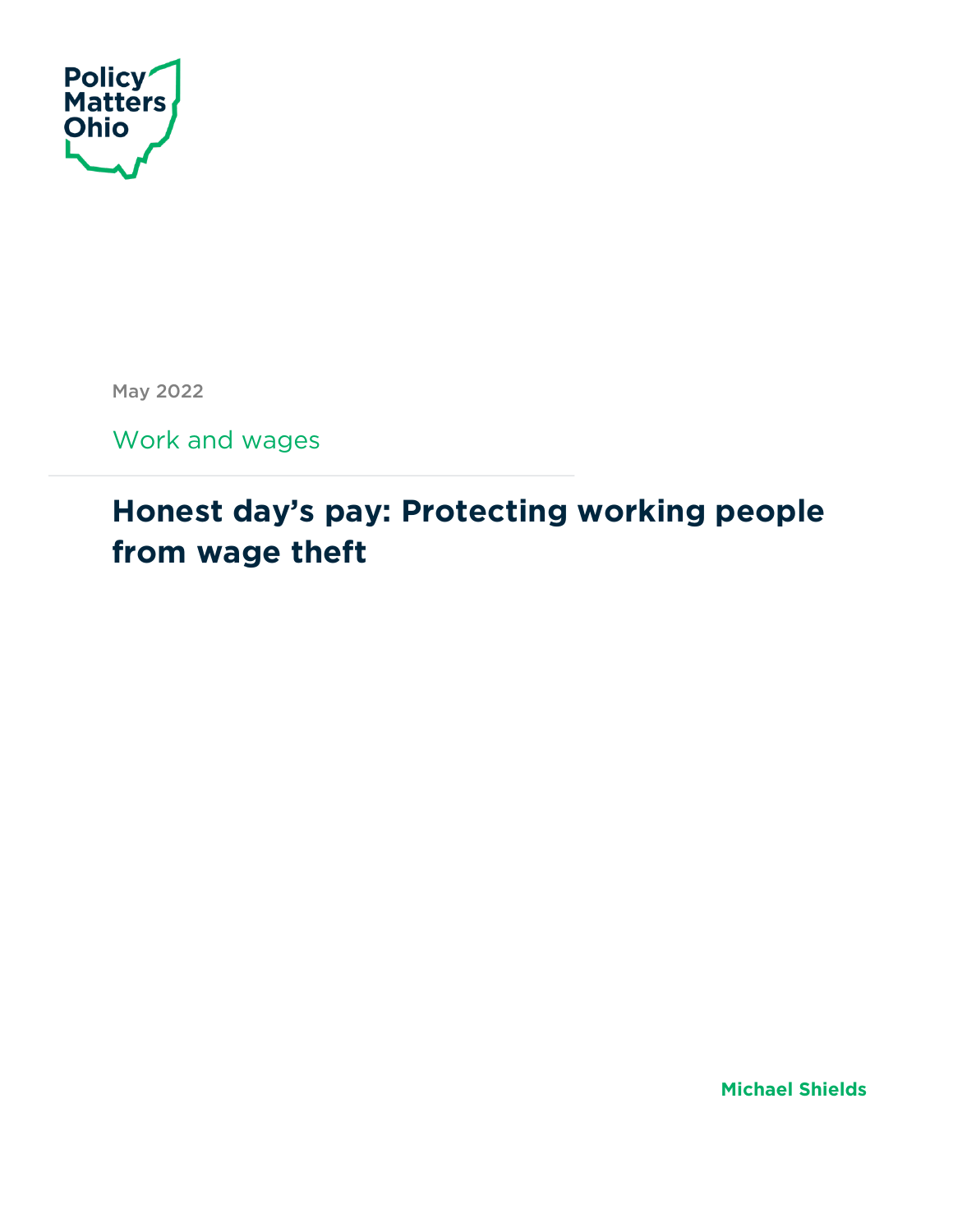

# **Introduction**

Everyone who works should be paid their full wages for all the hours they put in. Too often in Ohio, employers steal from workers' paychecks. By underfunding wage and hour enforcement, Ohio lawmakers make it too easy for employers to commit wage theft, and too hard for workers to be made whole. The scale of wage theft is difficult to measure, but we know that it far exceeds the number of cases ever reported. Most wage theft victims never come forward because they don't know their rights, think nothing will be done for them, or fear retaliation from their employer.

Using Current Population Survey (CPS) data and a method developed by the Economic Policy Institute (EPI), this report quantifies the scope and cost of wage theft to Ohio's working people. Employers steal from an estimated 213,000 Ohioans each year through minimum wage violations alone.<sup>1</sup> This report updates prior research released by EPI and reveals that, in the five years since that research was released, the scale of wage theft in Ohio has remained virtually unchanged.<sup>2</sup> Employers in all sectors steal from employees, but wage theft is most prevalent in industries that pay low wages, especially leisure and hospitality. Wage theft compounds financial hardships for people who are too often exploited at work due to their race, gender, immigration status or socioeconomic class.

#### **Key findings: Wage theft in Ohio**

- Ohio employers steal from an estimated 213,000 workers a year by paying them less than the state or federal minimum wage.
- If wage theft victims stayed on their job the full year, the total underpayment of wages to these Ohio workers would be \$611 million each year.
- While 3.8% of all Ohio workers have wages stolen each year, employers steal from 18.4% of workers paid \$11.44 per hour or less.
- Victims of minimum wage violations are underpaid an average of \$55 per week, 24% of the weekly earnings owed to them. If they work year-round, they lose, on average, \$2,873 per year and are paid only \$9,011 in annual wages.
- Women make up about three in five victims who are paid below the minimum wage.
- Hispanic workers were 74% more likely to become victims than white counterparts, while Ohioans of other races — about three quarters of whom are Asian — were 51% more likely. Black workers were about as likely to indicate wages below the minimum wage as white workers, but Black workers spent more hours working for employers who stole from them and lost more wages, overall.
- About 54,000 parents are paid below the minimum wage each year. Together they are raising about 108,000 children under 18 years old.
- Low-paid workers in all industries are vulnerable, but half the wage theft cases occurred in the leisure and hospitality industry.

<sup>1</sup> David Cooper and Teresa Kroeger, "Employers steal billions from workers' paychecks each year," The Economic Policy Institute, May 10, 2017, <u>https://www.epi.org/publication/employers-steal-billions-from-workers-paychecks-each-year/.</u><br><sup>2</sup> When EPI looked at this question for in 2017, using earlier years' data, that figure was 217,000.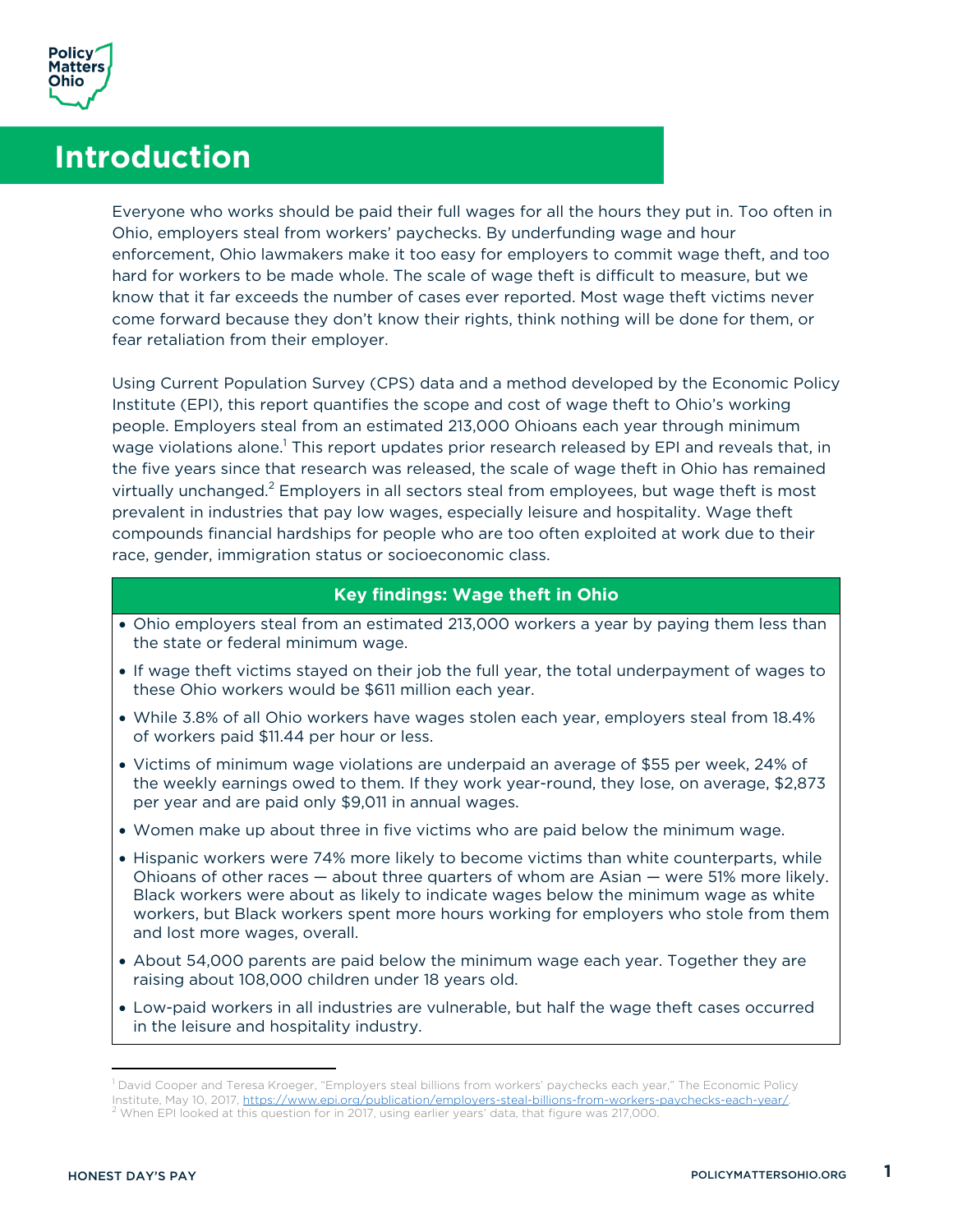

This report quantifies the scope and cost of wage theft to Ohioans through minimum wage nonpayment alone. Because the vast majority of wage theft goes unreported, most types of wage theft cannot be measured. This report identifies minimum wage nonpayment — just one form of wage theft — from respondents to the Current Population Survey who identified their wage as less than the federal or Ohio minimum wage, regardless of whether they ever made a wage claim. These estimates have been produced by Policy Matters Ohio following a research methodology developed by EPI. Data are from the CPS Outgoing Rotation Group for years 2017-2019, using the extract from the Center for Economic Policy Research.<sup>3</sup> Exempt workers are identified wherever possible so that those estimated here to be wage theft victims were both paid less than the minimum wage and covered employees under state or federal law. Wages are reported in current year dollars. A full methodology is available from Policy Matters Ohio.

#### **What is wage theft?**

Wage theft can take many forms — all of which are illegal under state and federal law. The Fair Labor Standards Act mandates that most working people be paid at least the federal minimum wage of \$7.25, plus time-and-a-half for working more than 40 hours in a week. Ohio's minimum wage tracks inflation and is \$9.30 per hour for 2022; employers who pay nonexempt workers less are guilty of a third-degree misdemeanor.<sup>4</sup>

#### **What is wage theft?**

- Minimum wage nonpayment: Paying workers less than the state or federal minimum wage.
- Overtime nonpayment: Failing to pay nonexempt employees time-and-a-half for hours worked more than 40 hours per week.
- Tipped minimum wage violations: Confiscating workers' tips or failing to make up the shortfall if workers' pay and tips fall short of the minimum wage.
- Not paying for all hours worked, including requiring workers to work off the clock.
- Misclassification: Misclassifying employees as independent contractors; or misclassifying hourly workers as salaried and overtime-exempt.
- Meal and other break violations: Denying workers breaks as required by law, or deducting break times from hours worked when workers were not allowed to completely set aside work.
- Illegal pay deductions or paying workers in "scrip": Making illegal deductions from workers' pay or paying workers in forms that may only be spent with the employer, in gift cards, or similar.

<sup>&</sup>lt;sup>3</sup> Center for Economic Policy Research, Uniform Extracts of the Current Population Survey, Outgoing Rotation Group,

available at <u>https://ceprdata.org/cps-uniform-data-extracts/cps-outgoing-rotation-group/.</u><br><sup>4</sup> Ohio Revised Code Ch. 4111 <u>https://codes.ohio.gov/ohio-revised-code/chapter-4111</u>, accessed May 13, 2022.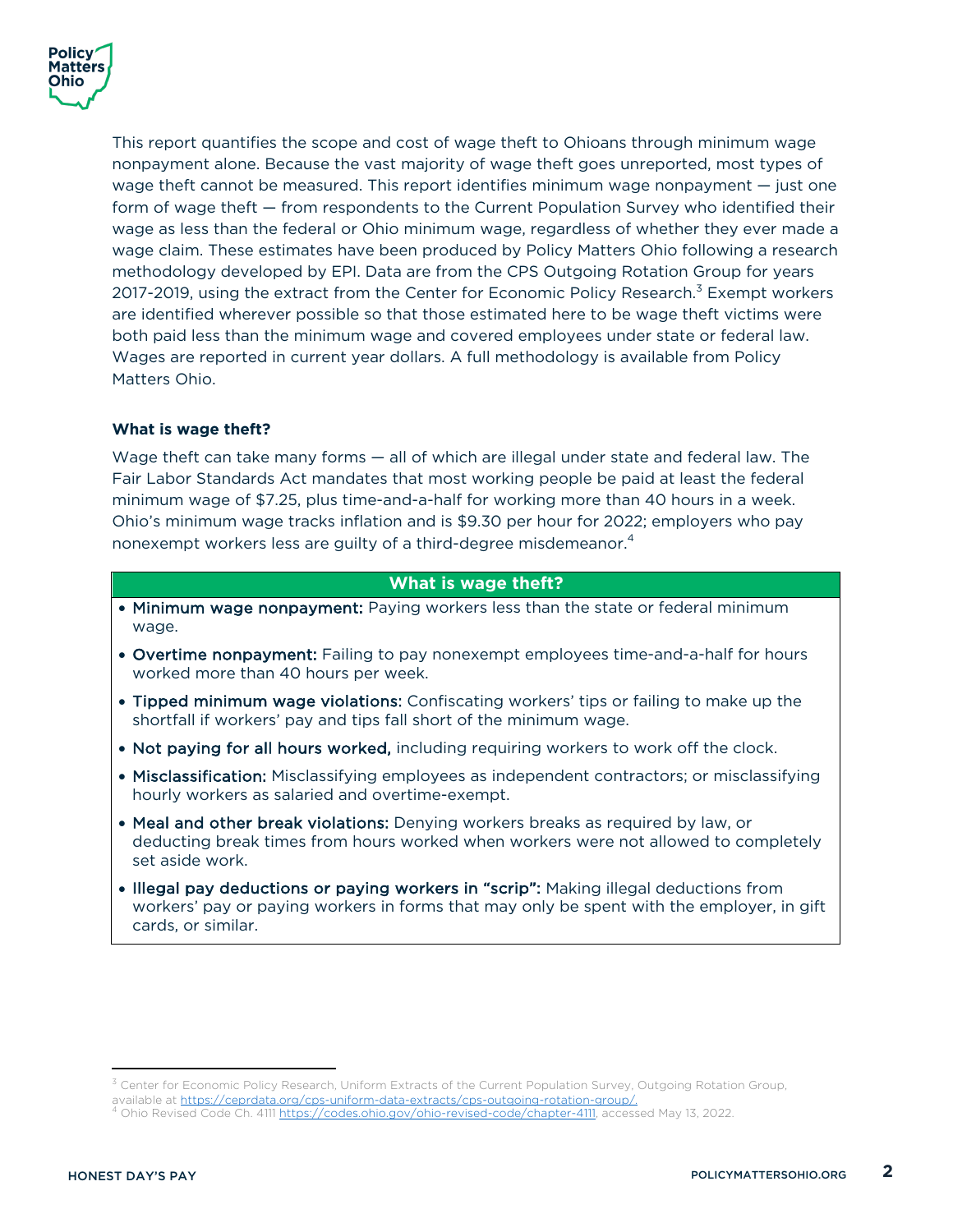

# **Wage theft in Ohio**

#### **Who experiences wage theft?**

Employers steal from an estimated 213,000 Ohioans each year through minimum wage violations alone. The average victim loses \$55 per week, a figure equal to 24% of their pay based on the minimum wage. If a worker experiencing this type of wage theft remains on the job for a year, they will lose \$2,873 on average. The average wage theft victim works 27 hours per week, while 36% work full time hours of at least 35 hours and 8% regularly work overtime. Not all wage theft victims will keep their job for the full year, but if they did, the total cost of wage theft by minimum wage nonpayment to all affected Ohioans would be \$611 million per year. While some victims will not stay on the job the full year, the losses clearly reach hundreds of millions for this form of wage theft alone.

Even these large figures likely underestimate the scope of the problem. The most extensive study on wage theft to date found that among the low-paid workers in a three-city sample, over a quarter experienced wage theft from minimum wage violations, but more than twothirds had their wages stolen in some form. If these rates are representative, then the wage theft captured in this report and the underlying data represents less than half of all cases in Ohio. $5$ 

Not all workers are covered by the minimum wage. The Fair Labor Standards Act excludes a variety of specific occupations from the minimum wage: among them seasonal farm workers, some domestic caregivers, and door-to-door salespeople. Many salaried white-collar workers whose duties are deemed executive, administrative, or professional, and whose annual salary is above a set threshold, are covered by minimum wage but excluded from overtime provisions. Businesses with annual revenue less than \$500,000 that do not engage in "interstate commerce" are exempt from the wage and hour provisions of the FLSA altogether. Wherever it is possible to identify these workers, we classify them as not wage theft victims, even if their pay falls below the minimum wage that applies to workers in general. We estimate that 83% of Ohio workers are covered by state or federal minimum wage and overtime laws.<sup>6</sup>

<sup>&</sup>lt;sup>5</sup> Bernhardt, Annette, Ruth Milkman, Nik Theodore, Douglas Heckathorn, Mirabai Auer, James DeFilippis, Ana Luz Gonzalez, Victor Narro, Jason Perelshteyn, Diana Polson, and Michael Spiller. "Broken Laws, Unprotected Workers: Violations of Employment and Labor Laws in America's Cities." Center for Urban Economic Development, National Employment Law<br>Project, and UCLA Institute for Research on Labor and Employment, 2009.

 $6$  While this analysis does not attempt to quantify Ohioans experiencing overtime violations, we did identify a group of salaried workers who, had they been eligible for time-and-a-half for overtime hours worked, would not have been paid enough to meet both the minimum wage and overtime requirements. Salaried workers paid more than \$23,660 per year were exempt from overtime for the years covered in this study. The pay threshold below which salaried workers are exempt from overtime pay requirements has since been increased to \$35,568. See Hannah Halbert, "Trump's Overtime Rule Leaves 230,000 Ohio Workers Behind," Policy Matters Ohio, September 24, 2019, https://www.policymattersohio.org/pressroom/2019/09/24/trumps-overtime-rule-leaves-230000-ohio-workers-behind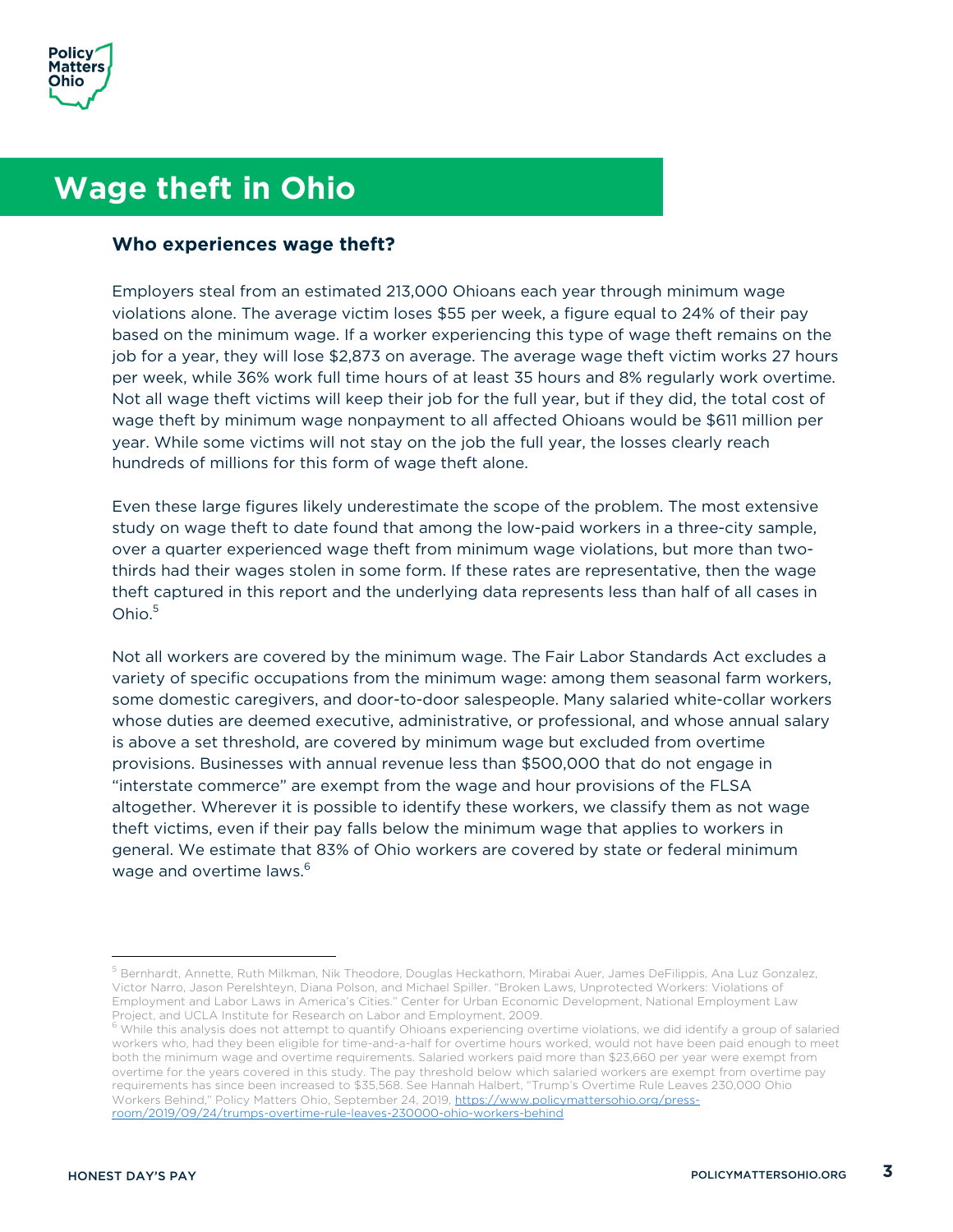

#### **Wage theft by race and gender**

Wage theft is a pervasive problem, but some workers are at higher risk than others. Based on the CPS data, women comprise three in five wage theft victims and typically have more total pay stolen and receive less pay than male counterparts. Black, brown, Indigenous people, and immigrants are more likely to be victims and have more money stolen. These workers are more likely to have risk factors including being paid low wages, having limited choice of employment, lacking English language fluency, being undocumented, or being overrepresented in industries where minimum wage violations are most common, especially leisure and hospitality. These factors are detailed in the next two sections.

Wage theft is prevalent and pernicious because working people have relatively little power in the employment relationship. Employers may also exploit other limited power dynamics in working people's lives. For instance, an employer may threaten an undocumented worker with retaliation by reporting them to Immigration and Customs Enforcement (ICE). A worker who has had a criminal conviction may be required to keep their job as a condition of parole: Because Ohio's criminal justice system is more punitive to Black men at every level of interaction, policies like this import racial bias from the criminal justice system into the labor market. While workers overall experience wage theft at a rate of about 4%, for low-paid workers, the rate was 18%. Victims may find themselves dependent on the job even when the employer is exploiting them. In our findings, we report the share of all low-paid workers in each category who experience minimum wage nonpayment. We define low-paid workers as those in the bottom fifth of the pay scale, whose pay amounted to \$11.44 per hour or less.

Many wage theft victims are also vulnerable in other ways. In Ohio, Hispanic workers are 74% more likely than white non-Hispanic counterparts to suffer wage theft and lose substantially more pay on average.<sup>7</sup> Hispanic workers are Spanish-speaking or from a Spanish speaking country or region by definition and may have limited English fluency. People born outside the U.S. are 26% more likely to have wages stolen than people who are born in the country. A small subset of immigrant workers are undocumented; they are not identifiable in the dataset but are particularly likely to be wage theft victims.

Black and white Ohioans are about equally likely to have their wages stolen through minimum wage nonpayment (about 3.7% of Black workers and 3.6% of white workers). Among white workers, wage theft is more highly concentrated among low-paid people. Black victims of wage theft both lost more wages (\$2,779 annualized, compared with \$2,658), and took home more pay overall (\$10,805 compared with \$8,729). For both groups, pay fell below the minimum wage. Black workers showed higher pay in the data, because compared to white counterparts, on average they put in a little over five hours per week more work. Black wage theft victims worked 31.3 hours on average, while white counterparts worked 26.2. This suggests that Black workers in general face fewer choices in the job market and are more likely to be forced to tolerate exploitive work arrangements.

 $^7$  The term "Hispanic" is used in Census Bureau surveys to describe a person from  $-$  or whose ancestors were from  $-$  a Spanish-speaking land or culture, whereas "Latinx" describes individuals of Latin American origin. "Hispanic" is not always embraced by members of the community, both because it excludes some Latin Americans - Portuguese is spoken in Brazil and due to its association with Spanish imperialism. "Latinx" is a gender-inclusive term for "Latino" and "Latina."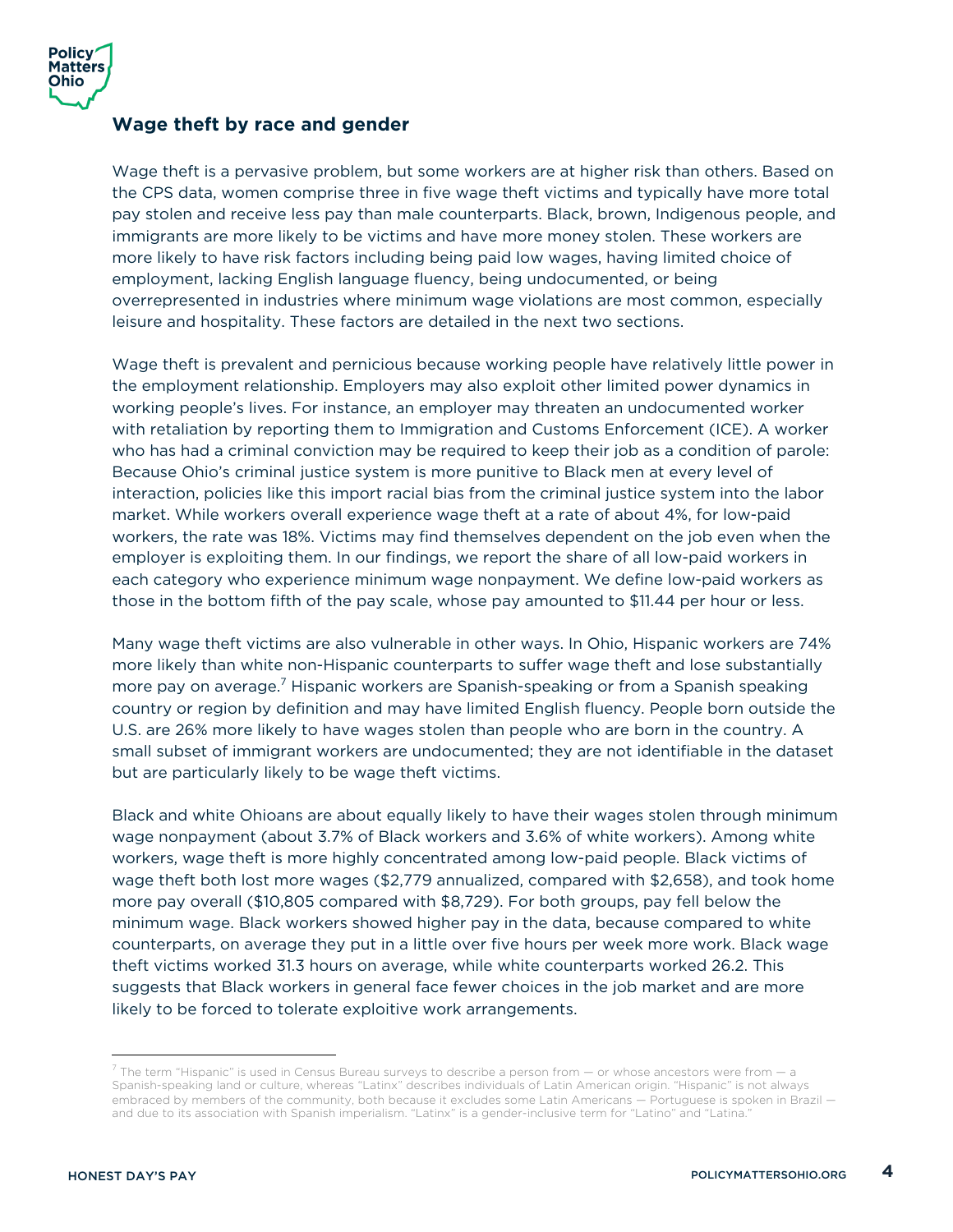Due to limitations in the data, Ohioans of many races, including Asian Americans and Indigenous people are grouped together under the category of "other races." These are Ohioans whose racial demographics cannot be separated because too few of them were represented in survey data. Members of these groups had the largest share of their wages stolen (35.4%). About three-fourths of Ohioans in this group are Asian, and about three in five were born outside of the U.S.<sup>8</sup> Members of this group may have limited English proficiency or limited work opportunities based on immigration status or community isolation.

| Wage theft pervasive in Ohio, 2017-2019                |                                                 |                                      |                                       |                |                   |                                        |                                |  |
|--------------------------------------------------------|-------------------------------------------------|--------------------------------------|---------------------------------------|----------------|-------------------|----------------------------------------|--------------------------------|--|
| Hispanic workers, workers of other races lost the most |                                                 |                                      |                                       |                |                   |                                        |                                |  |
|                                                        | Estimated<br>wage theft<br>victims each<br>year | Share of<br>wage<br>theft<br>victims | Share of<br>$low-$<br>paid<br>workers | Weekly<br>loss | Annual<br>$loss*$ | Annual<br>average<br>pay after<br>loss | Share of<br>wages<br>stolen ** |  |
| All Ohio<br>workers                                    | 212,637                                         | 100%                                 | 18.4%                                 | \$55.26        | \$2,873           | \$9,011                                | 24.2%                          |  |
|                                                        |                                                 |                                      |                                       |                |                   |                                        |                                |  |
| Women                                                  | 128,234                                         | 60.3%                                | 19.1%                                 | \$56.32        | \$2,929           | \$8,575                                | 25.5%                          |  |
| Men                                                    | 84,403                                          | 39.7%                                | 17.5%                                 | \$53.63        | \$2,789           | \$9,673                                | 22.4%                          |  |
|                                                        |                                                 |                                      |                                       |                |                   |                                        |                                |  |
| White                                                  | 166,424                                         | 78.3%                                | 19.6%                                 | \$51.11        | \$2,658           | \$8,729                                | 23.3%                          |  |
| <b>Black</b>                                           | 24,297                                          | 11.4%                                | 12.1%                                 | \$53.43        | \$2,779           | \$10,805                               | 20.5%                          |  |
| Hispanic                                               | 12,140                                          | 5.7%                                 | 16.7%                                 | \$93.47        | \$4,860           | \$10,186                               | 32.3%                          |  |
| Other<br>$races***$                                    | 9,776                                           | 4.6%                                 | 30.0%                                 | \$82.97        | \$4,314           | \$7,889                                | 35.4%                          |  |

### **Figure 1**

*Source: Policy Matters Ohio from Current Population Survey 2017-2019. Center for Economic Policy Research extract. Methodology follows Economic Policy Institute. \*Annual loss is based on working full year at the weekly hours reported. \*\*Earnings is the amount the worker would have received if paid the minimum wage and is based on weekly hours reported and full-year work. \*\*\*Includes Asian Americans, Indigenous people, and others. About three fourths of this group are Asian American.*

## **How does wage theft affect victims and their families?**

Too many Ohioans are paid too little to make ends meet, even without their employers stealing from them. One consequence is that many working Ohioans and their families are experiencing poverty. Raising Ohio's minimum wage to \$15 per hour would lift wages for 336,000 Ohio workers and their families now living in poverty.<sup>9</sup>

<sup>&</sup>lt;sup>8</sup> Due to limited data in the survey, these shares refer to all Ohioans of other races, not only those who report wages below the minimum wage.

<sup>9</sup> Michael Shields, "Fairer pay will boost Ohio," Policy Matters Ohio, April 13, 2021,

https://www.policymattersohio.org/research-policy/fair-economy/work-wages/minimum-wage/fairer-pay-will-boost-ohio.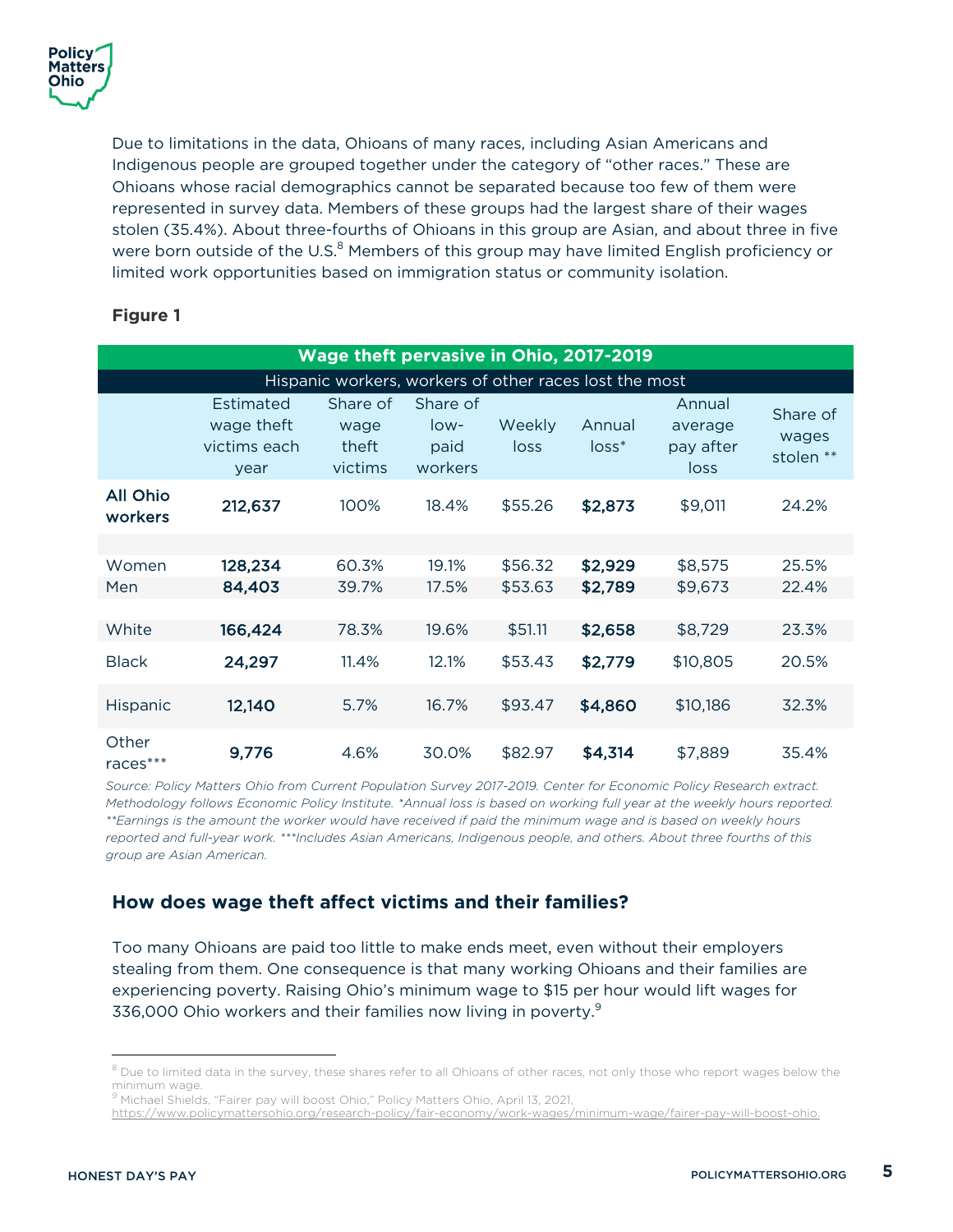Ohio's minimum wage is too low to meet the cost of living or to properly compensate the value low-paid workers are contributing to their employers and the economy. Wage theft victims are paid even less.

Wage theft makes it even harder for low-paid workers to secure enough food, quality housing, and other basics for them and their families. About a quarter of Ohio working people who suffer minimum wage nonpayment are parents of children under age 18. These 54,000 parents have an estimated 108,000 Ohio children.

## **Wage theft by industry**

Looking across industries, two things stand out: First, minimum wage violations are highly industry specific. Among Ohioans paid less than the minimum wage, more than half worked in the leisure and hospitality industry (51.1%). Second, low-paid workers in all industries are at risk for wage theft.

#### **Figure 2**

| Where does wage theft happen?                                                           |                                                                     |                                                        |                                                                  |                                                                              |  |  |  |  |  |
|-----------------------------------------------------------------------------------------|---------------------------------------------------------------------|--------------------------------------------------------|------------------------------------------------------------------|------------------------------------------------------------------------------|--|--|--|--|--|
| Wage theft concentrated in leisure and hospitality, and low-wage jobs in all industries |                                                                     |                                                        |                                                                  |                                                                              |  |  |  |  |  |
| Industry                                                                                | Workers who<br>experience<br>wage theft<br>each year by<br>industry | Share of total<br>wage theft<br>victims by<br>industry | Share of workers<br>in industry who<br>experienced wage<br>theft | Share of low-paid<br>workers in<br>industry who<br>experienced<br>wage theft |  |  |  |  |  |
| <b>Agriculture</b>                                                                      | 2,056                                                               | 1.0%                                                   | 7.3%                                                             | 17.4%                                                                        |  |  |  |  |  |
| Construction                                                                            | 4,607                                                               | 2.2%                                                   | 1.9%                                                             | 24.0%                                                                        |  |  |  |  |  |
| Manufacturing                                                                           | 7,400                                                               | 3.5%                                                   | 0.8%                                                             | 9.9%                                                                         |  |  |  |  |  |
| Wholesale                                                                               | 26,538                                                              | 12.5%                                                  | 3.5%                                                             | 11.1%                                                                        |  |  |  |  |  |
| Transportation                                                                          | 5,653                                                               | 2.7%                                                   | 2.0%                                                             | 16.2%                                                                        |  |  |  |  |  |
| Information                                                                             | 1,037                                                               | 0.5%                                                   | 1.3%                                                             | 6.9%                                                                         |  |  |  |  |  |
| <b>Financial</b><br>activities                                                          | 5,609                                                               | 2.6%                                                   | 1.5%                                                             | 18.4%                                                                        |  |  |  |  |  |
| Professional &<br>business services                                                     | 7,882                                                               | 3.7%                                                   | 1.5%                                                             | 11.8%                                                                        |  |  |  |  |  |
| <b>Educational &amp;</b><br>health services                                             | 23,741                                                              | 11.2%                                                  | 1.7%                                                             | 10.4%                                                                        |  |  |  |  |  |
| Leisure &<br>hospitality                                                                | 108,681                                                             | 51.1%                                                  | 20.3%                                                            | 31.1%                                                                        |  |  |  |  |  |
| <b>Other services</b>                                                                   | 17,542                                                              | 8.2%                                                   | 7.4%                                                             | 25.1%                                                                        |  |  |  |  |  |
| <b>Public</b><br>administration                                                         | 1,891                                                               | 0.9%                                                   | 0.8%                                                             | 12.7%                                                                        |  |  |  |  |  |

*Source: Policy Matters Ohio from Current Population Survey 2017-2019. Center for Economic Policy Research extract. Methodology follows Economic Policy Institute. Note mining and logging does not appear in table due to insufficient data in the survey.*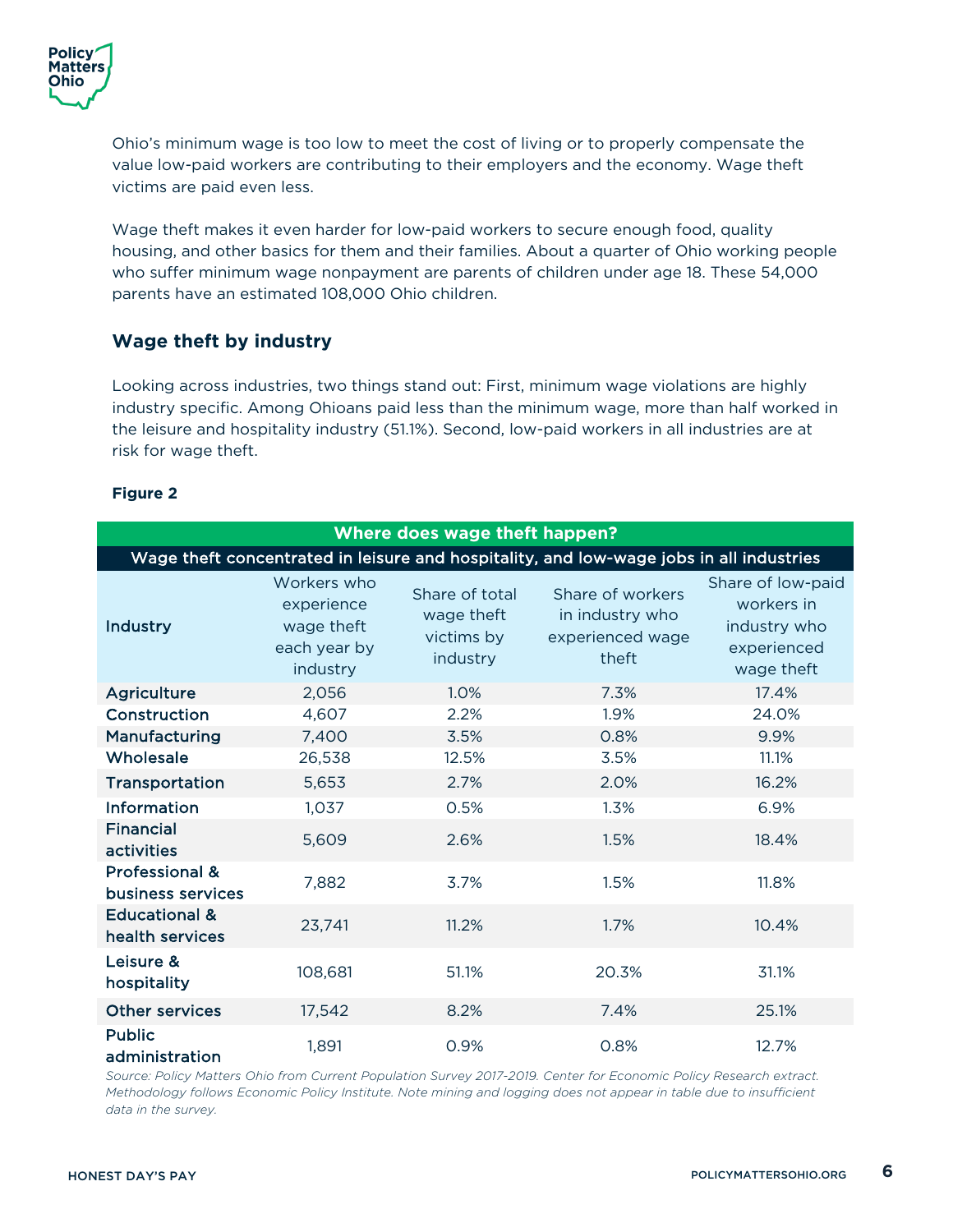

Employers in the leisure and hospitality industry were responsible for more than half of wage theft from minimum wage nonpayment. This industry comprises many tipped workers, the largest group of whom are waiters and waitresses. Tipped workers are especially likely to have their wages stolen because of their separate treatment under the law. In Ohio, employers of workers who customarily receive tips may credit workers' tips against their required minimum wage. This means that tipped workers in 2022 may receive just \$4.65 per hour from their employers, if their tips generate an additional \$4.65 or more. If the wage and tips combined fall short of the full \$9.30 minimum wage employers must make up the difference. Unfortunately, policing this requirement is largely left to the tipped workers themselves. To do so, they need to know their rights, carefully track their weekly hours and tips, and stand up to their employer if they were shorted. Placing the onus on workers to police employer behavior is a major factor contributing to the high incidence of minimum wage nonpayment in this industry. State lawmakers could prevent this type of wage theft by eliminating the sub-minimum wage for tipped workers.

Even in industries with relatively low overall minimum wage violations, the share of low-paid workers experiencing this type of wage theft was high. In 10 of the 12 major industries, it exceeded 10%. While it is obvious that workers paid less than the minimum wage are lowpaid, the fact that large shares of low-paid workers are not being paid the minimum wage is a serious concern.

Why do employers violate the law? The simplest answer is because they can. Despite the enormous costs to workers, most employers who commit wage theft will never be held accountable at all. Even when a wage theft claim is investigated and verified, often the greatest consequence to the employer is that they will be forced to pay back some portion of the stolen wages. Employers who steal from workers do not see wage theft as a crime because too often enforcement entities do not treat it like one. Enforcement agencies can create powerful disincentives to stealing wages by imposing fees, such as Ohio's treble damages clause, or even by prosecuting wage thieves in criminal court.

# **Weak policy hurts workers**

State and federal labor law provide too few protections against wage theft. Dishonest employers can realistically calculate that they will never be held accountable for stealing workers' pay, and that even if caught, the consequences are unlikely to exceed the amount they would have paid in wages, had they paid the employee what they were owed in the first place. Often recovered wages comprise only a portion of what workers were owed. In some cases, workers are awarded back wages but are never able to collect. Federal lawmakers must add significant penalties for wage theft to the FLSA.

The enforcement strategies used to combat wage theft make a major difference for workers. The Ohio Bureau of Wage and Hour Administration — like most labor departments — uses a complaint and response model in which agencies only investigate wage theft when a complaint has been filed. This model has limited effectiveness because most wage theft

I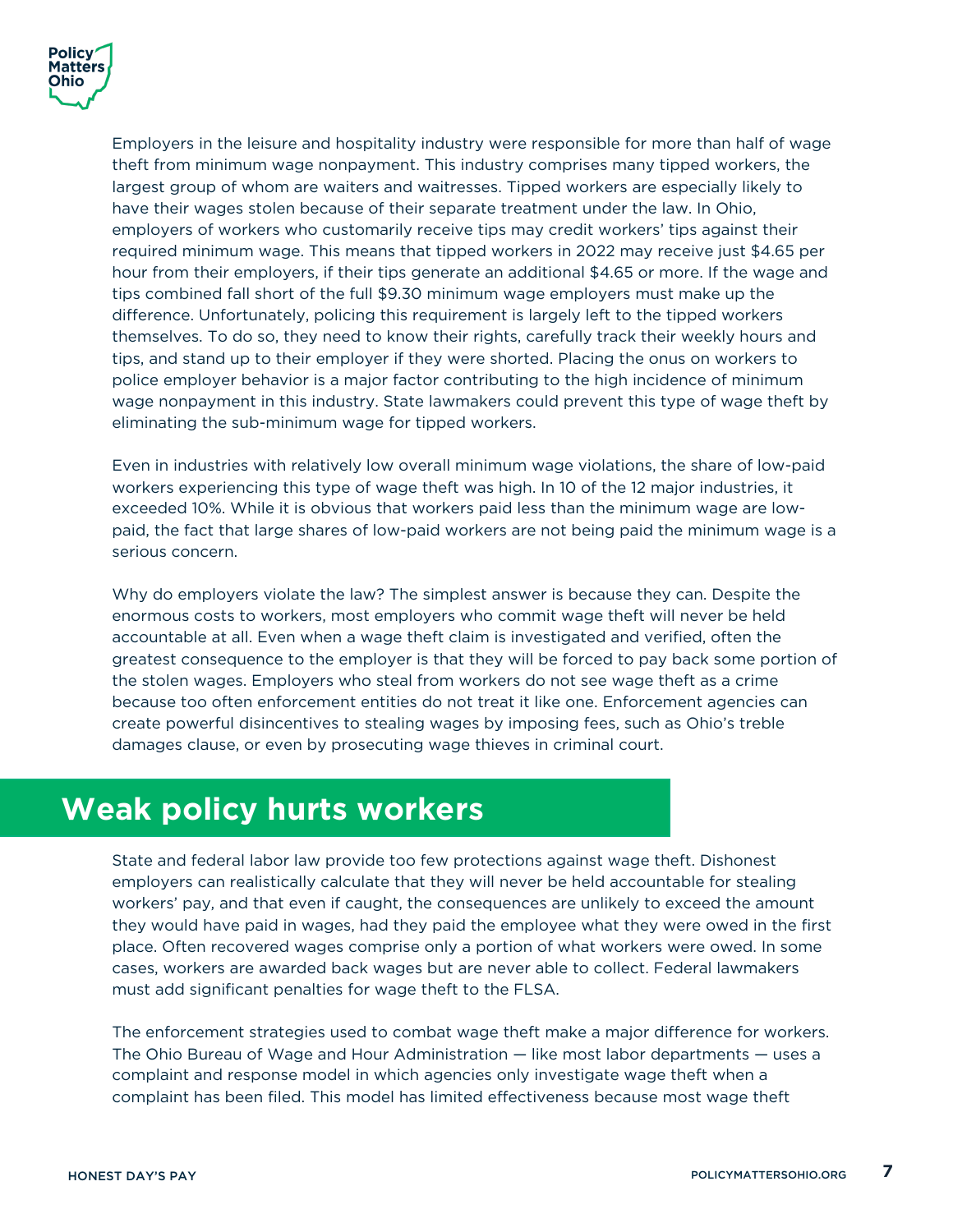

victims never come forward at all. Agencies can more effectively prevent wage theft by implementing a targeted enforcement strategy that proactively investigates employers in industries with a high prevalence of wage theft. When the U.S. Department of Labor's wage and hour division implemented a targeted enforcement approach to fighting wage theft in New York City and Southern California garment industries, they substantially reduced both the occurrence of wage theft and the typical amount of wages stolen from each worker.<sup>10</sup> Targeted enforcement is more effective, but to implement it, agencies need to be properly staffed, and they need resources to forge relationships in communities where many workers experience wage theft. Community organizations including worker centers can make good partnerships, because they have trusted relationships with workers who may be intimidated by government agents.

## **Employer schemes place workers outside of labor law**

In recent decades, employers have tried to cut labor costs by turning to subcontracted work arrangements that can place workers outside the scope of labor law protections.<sup>11</sup> This practice, called "fissuring," has had a host of adverse consequences for working people. It has pushed down pay, shifted costs that would once have been borne by employers to workers themselves, made job holding itself more precarious, made workplaces less safe, and made it more likely that workers will experience wage theft. This practice includes both misclassifying workers as contractors, and subcontracting work to an outside company. In the first case, corporations can skirt labor law protections for their workforce because labor laws do not apply to contractors. In the latter, workers are still legally entitled to wage and hour protections, but companies that could be held accountable instead insulate themselves by contracting with intermediary companies that act as the employer, withhold wages from workers, then dissolve as entities, leaving workers with no recourse even if they file and win claims.

Fissuring is a major problem that governments at all levels need to address. The federal government should update definitions of "employee" to reflect the work arrangements today's working people face. Ohio legislators should also acknowledge working people as employees, such as ride hail drivers protected under California law, but to whom Ohio's legislature has denied employment protection. Ohio in 2015 passed legislation drafted or cowritten by Uber representatives which classifies ride hail drivers as contractors and prevents judges from applying the duties test generally used to determine workers' status.<sup>12</sup> Ohio must reverse this legislation and recognize ride hail drivers as employees. Local governments should use their procurement power and any tax incentives they offer to hold companies with public contracts responsible for the practices of their immediate suppliers.

<sup>&</sup>lt;sup>10</sup> David Weil, "Improving workplace conditions through strategic enforcement," USDOL Wage and Hour Division, May 2010, https://www.dol.gov/sites/dolgov/files/WHD/legacy/files/strategicEnforcement.pdf.

<sup>&</sup>lt;sup>11</sup> Economist and former DOL Wage and Hour Division administrator, David Weil, coined the term "fissuring" to describe this practice. See The Fissured Workplace: Why Work Became So Bad for So Many and What Can Be Done to Improve It, Harvard

University Press, May 8, 2017, <u>https://www.hup.harvard.edu/catalog.php?isbn=9780674975446.</u><br><sup>12</sup> Rebecca Smith, Joy Borkholder, Mariah Montgomery and Miya Saika Chen, "Uber state interference: How TNC's buy, bully, and bamboozle their way to deregulation," The National Employment Law Project, January 18, 2018.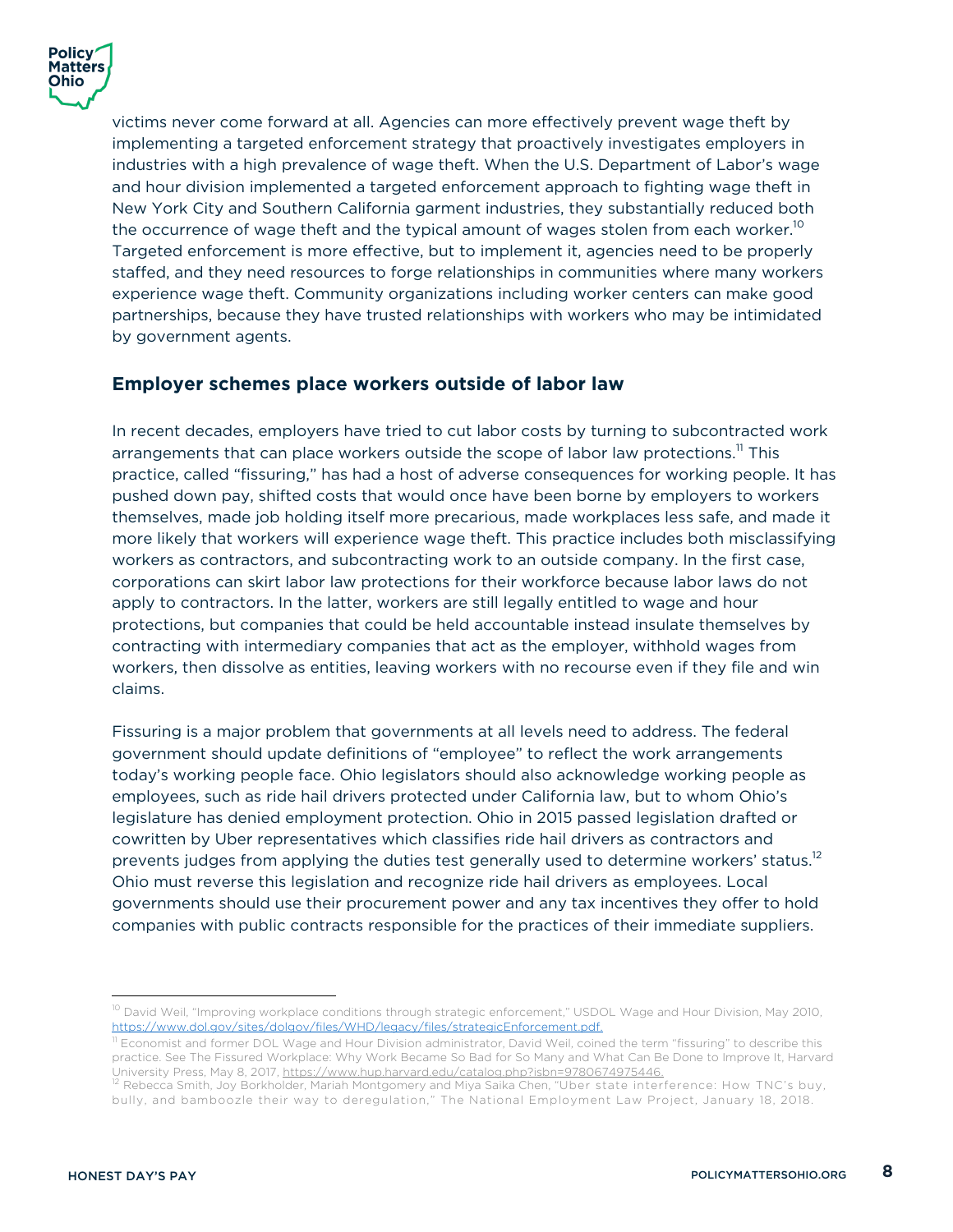

### **Unions can help**

The next section details ways policymakers can prevent wage theft and make workers whole, but one effective way working people can protect themselves against wage theft is to join or form a union. Being represented by a union cuts the likelihood of experiencing wage theft by nearly half (4.2% of noncovered workers versus 2.2%). This is because when workers join together in a union, their collective efforts reclaim some power in the employment relationship and they interact with their employer on more balanced footing. Unions can protect workers by negotiating for wages and representing workers if employers neglect or refuse to pay workers. Whereas U.S. and Ohio agents can currently only recover wages up to the minimum wage, unions can pursue contract claims to help workers recover their full wages. Besides the following recommendations, policymakers should take steps to protect working people's right to form a union without interference or fear of retaliation from their employers. Congress should pass the PRO Act, and state and local governments should use their procurement power to support workplace organizing.

# **Recommendations & conclusion**

Wage theft is a problem of enormous scale that affects Ohioans who are often already being exploited and underpaid on the job. Employers steal working people's wages because too often they can get away with it, and even when caught, the consequences are too little to discourage the behavior. This must change.

Policymakers at the local, state and federal level can help protect working people, impose consequences to prevent wage theft, and take steps to quickly restore workers who have had their pay stolen.

#### **Local governments can step up**

Ohio cities have begun stepping up to take on wage theft where the state of Ohio has fallen short. Cincinnati in 2016 became the first city in Ohio to pass a wage theft ordinance creating oversight and barring corporations with recent wage theft findings from city contracts or tax incentives.<sup>13</sup> Columbus followed suit in 2020 with a measure that added provisions requiring big contractors to guard against wage theft in the immediate supply chain they control, and adding a staff person to respond to complaints.<sup>14</sup> In Cleveland, the Guardians for Fair Work are advocating for similar legislation.<sup>15</sup>

There are several steps local governments can take to protect working people:

• **Pass anti-wage theft ordinances that enhance enforcement.** Cincinnati and Columbus use their procurement and taxation power to enforce wage and hour laws. Other Ohio cities should follow their lead to protect workers in their jurisdictions.

<sup>&</sup>lt;sup>13</sup> City of Cincinnati Municipal Code, Ordinance No. 22-2016.<br><sup>14</sup> Columbus Municipal Code Chapter 377, Wage Theft Prevention and Enforcement,

https://library.municode.com/oh/columbus/codes/code\_of\_ordinances?nodeId=TIT3FITACO\_CH377WATHPREN 15 Guardians for Fair Work, https://www.guardiansforfairwork.com/, accessed May 6, 2022.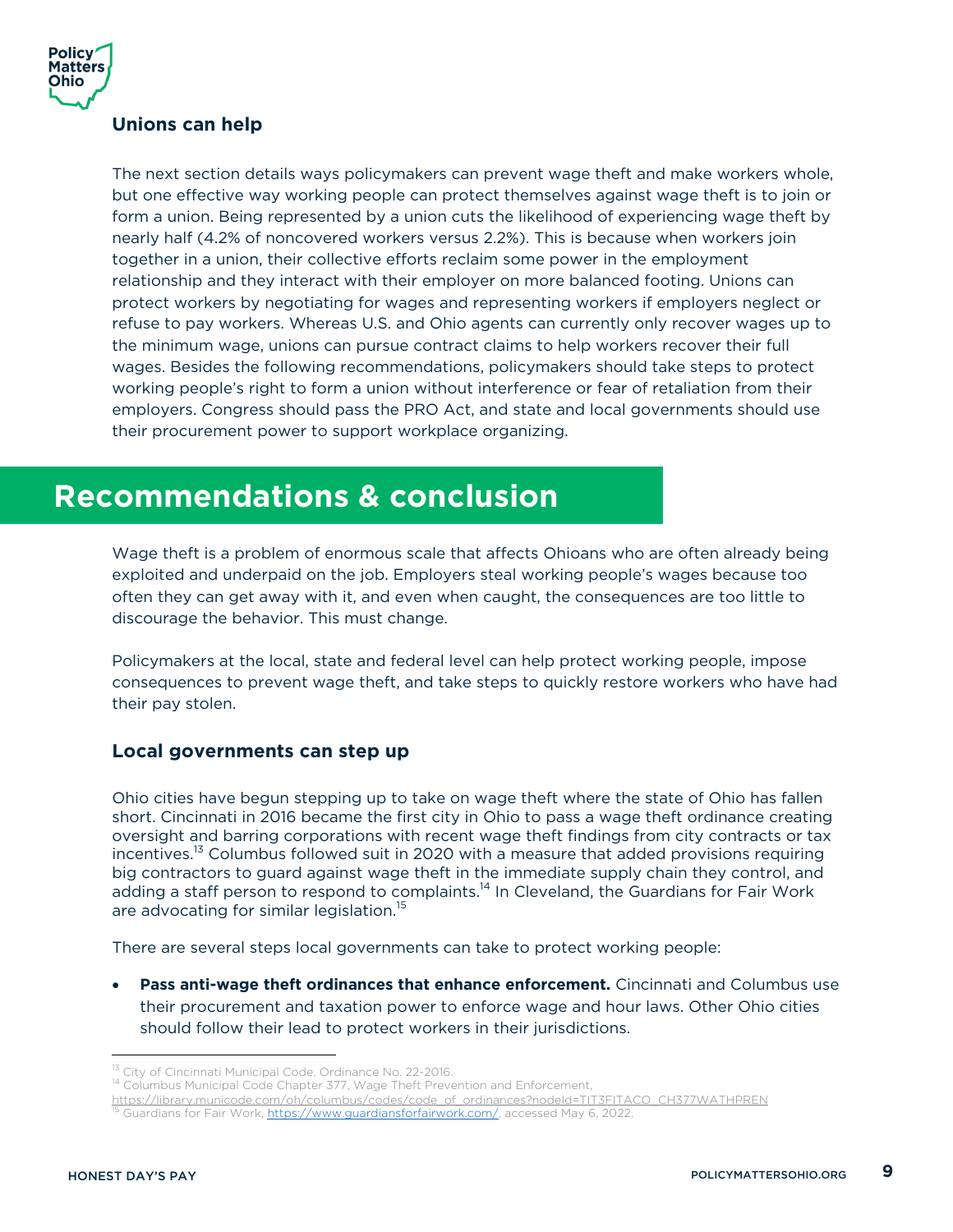

- **Use federal stimulus and infrastructure dollars to protect workers from wage theft.**  Wage and hour enforcement, know-your-rights education, and providing access to attorneys are allowable uses of American Rescue Plan dollars.
- **Freeze property assets where wage theft has occurred.** Ohioans who have experienced wage theft have in some cases been able to place liens on properties where an employer has committed wage theft to claim back wages. This can be an effective strategy to ensure that powerful corporations police wage theft even when they contract work out.
- **Prosecute wage theft as a criminal offense.** Wage theft is a crime, and corporations who commit wage theft are also committing tax fraud. Cities with an income tax should prosecute them.

### **Ohio policymakers have fallen short**

To truly protect working people and ensure they are paid what they're owed, state policymakers must dedicate public funds to enforcement. The Ohio Commerce Department staffs just five wage and hour investigators and a supervisor for an employed workforce of 5,763,000 as of March 2022.

Ohio's legislature has yet to pass House Bill 187, which would establish the basic protection of requiring employers to give a pay statement to all employees.<sup>16</sup> Withholding pay information from workers creates confusion that makes it easier for employers to steal from workers. For honest employers, providing a pay statement is a way to verify that they have paid wages as owed. Failure to issue a pay statement itself is illegal in most states.<sup>17</sup> Ohio employers are required to retain records of employee hours and pay, but Ohio is in a minority of states that do not require this information to be shared with workers.

These are several key steps state lawmakers can take:

- **Mandate that employers provide a pay statement to all employees.** A paystub is a simple way to ensure that everyone has the same understanding of hours worked and wages owed. Employers who refuse to provide them can use the confusion as cover to illegally withhold wages from workers.
- **Add sufficient wage and hour enforcement to implement targeted enforcement.** Ohio has just one wage and hour staffer for every 960,000 workers. This limits the department to only responding when complaints are filed. To effectively prevent wage theft, Ohio must implement a targeted enforcement strategy to build relationships with communities where wage theft is prevalent and proactively investigate industries with known bad actors.
- **Establish a state Department of Labor.** Ohio has wage and hour enforcement in our Commerce Department. More is needed, and it should come with a state department of labor where workers can easily learn their rights and seek help.
- **Recognize informally classified workers as employees.** Employers increasingly seek to classify workers as independent contractors so that they will not be protected by labor

<sup>&</sup>lt;sup>16</sup>Ohio House Bill 187, <u>https://www.legislature.ohio.gov/legislation/legislation-summary?id=GA134-HB-187</u><br><sup>17</sup> http<u>s://www.paystubsnow.com/pay-stub-requirements-by-state-in-2021/</u>.